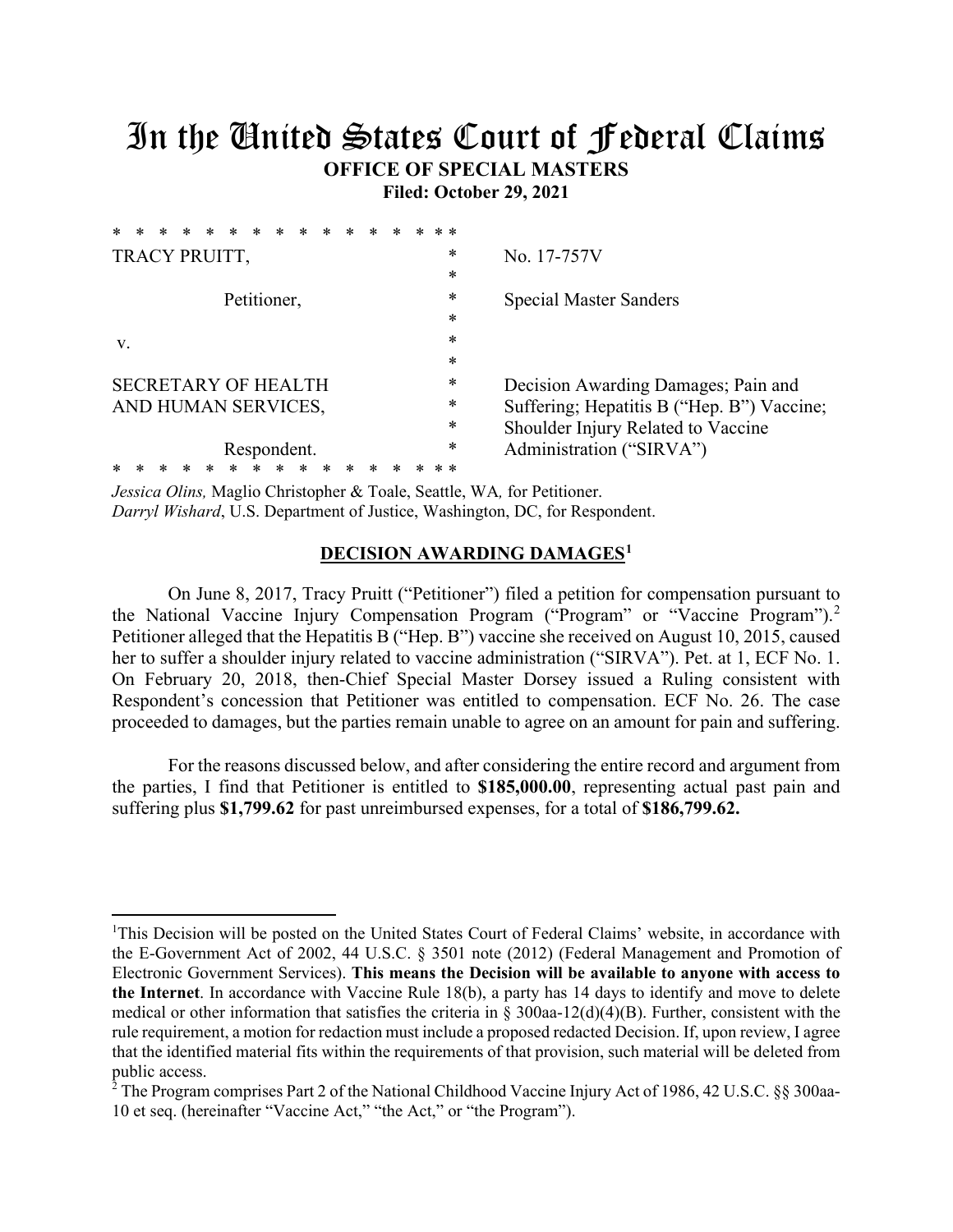# **I. Procedural History**

This case was originally assigned to the Special Processing Unit ("SPU"). ECF No. 4. In his Rule 4(c) report, Respondent conceded that Petitioner was entitled to compensation, and the Chief Special Master consequently issued a ruling on entitlement in favor of Petitioner. ECF Nos. 23, 26. On February 23, 2018, the Chief Special Master issued an order initiating the damages phase, and Petitioner continued to file updated medical records. ECF Nos. 27, 29. The parties engaged in negotiations for two years but were unable to agree on a damages award for pain and suffering. *See* ECF Nos. 30, 38, 44, 48, 51, 59, 63. Petitioner filed a memorandum of facts and law in support of her motion for ruling on damages on December 9, 2019. Pet'r's Mem., ECF No. 68. She requested \$225,000.00 in actual pain and suffering, plus \$1,500.00 annually for the remainder of her life expectancy. *Id.* at 5, 21. Respondent filed a brief regarding damages on January 9, 2020, and proposed an award of \$130,000.00 in actual pain and suffering. Resp't's Br., ECF No. 71. The parties agreed that \$1,799.62 was the appropriate amount for Petitioner's past unreimbursed expenses. *Id.* at 1. On April 3, 2020, the case was reassigned to me. ECF No. 75. On April 12, 2021, Petitioner filed a motion to amend the caption to reflect a name change, which was granted. ECF No. 78. Petitioner filed a status report on September 15, 2021, indicating that she has no updated medical records since her December 9, 2019 filing. ECF No. 80. This matter is now ripe for adjudication on the issue of damages.

## **II. Medical History**

Petitioner did not have any relevant medical history prior to vaccination. She received the Hep. B vaccine in her right shoulder on August 10, 2015. Pet. at 1–2.

On September 16, 2015, Petitioner was seen by Corp. Gary Mellick, D.O., with complaints of pain in her right shoulder that began immediately after her vaccination. Pet'r's Ex. 5 at 5, ECF No. 5-6. Petitioner stated that "[t]he day she got her injection her arm was killing her. The next day it was still hurting but not as bad. [She] had some pain from the injection." *Id.* The notes from that visit indicate that Petitioner's employer, Dr. Marshall had "told her the shot was given to [sic] high." *Id.* The note also stated that Dr. Marshall explained to Petitioner that the shot "could have hit a nerve because the pain radiates up her neck and causes headaches." *Id*. Dr. Mellick prescribed Petitioner gabapentin, 300 mg three times per day. *Id*. He also referred her for an X-ray and MRI of her right shoulder. *Id*. The MRI performed on September 20, 2015, revealed supraspinatus tendonosis.<sup>3</sup> Pet'r's Ex. 2 at 27, ECF No. 5-3; Pet'r's Ex. 5 at 5.

Dr. Mellick noted during a follow-up on October 23, 2015, that "[Petitioner] stopped gabapentin because it was not helping her shoulder. She takes [over the counter] arthritis medicine. She states there have been a couple of times she has woken up with her shoulder hurting from her laying on [it]." Pet'r's Ex. 5 at 5. Dr. Mellick also noted that Petitioner had "never had shoulder problems until she got the Hep[.] B shot" and referred her for an orthopedic evaluation. *Id*. On November 11, 2015, Petitioner saw Dr. Hartzog at Gadsden Orthopedic Associates. Pet'r's Ex. 2 at 23. Dr. Hartzog reviewed the images from Petitioner's MRI, noting there had been "[n]o history

<sup>&</sup>lt;sup>3</sup> Tendonosis or tendinosis is another name for tendinopathy. Tendinopathy is "any pathologic condition of a tendon[.]" *Dorland's Illustrated Medical Dictionary* 1263, 1881 (32nd ed. 2012) [hereinafter "*Dorland's*"].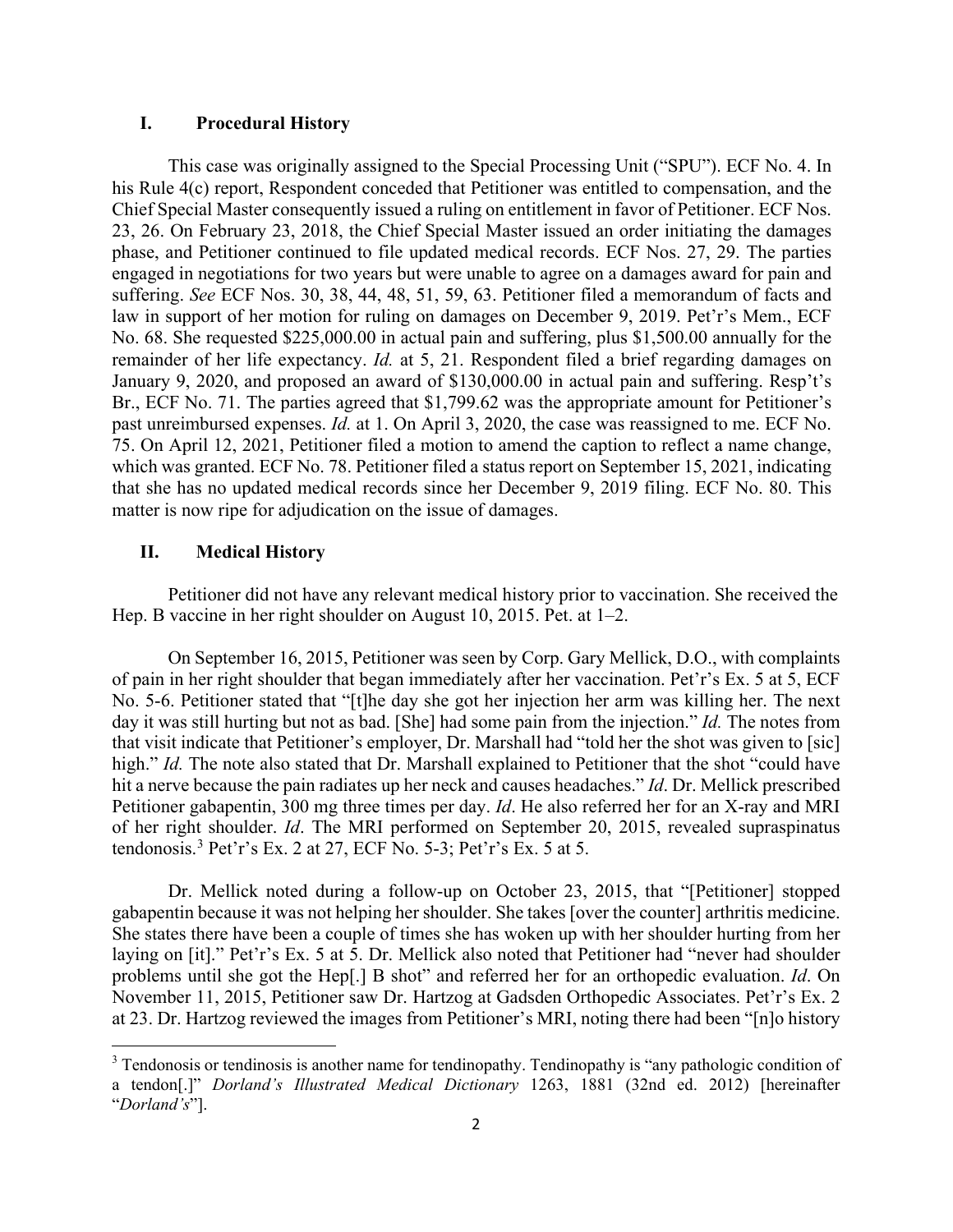of trauma, but [Petitioner] did receive [a] possibly misplaced intramuscular injection very high on that shoulder[.]" *Id*. Dr. Hartzog also noted that Petitioner "demonstrates no significant tear." *Id*. On physical examination, he found "[p]ain with abduction greater than about 70 to 80 degrees maximized with internal rotation in the abducted position. Pain in the shoulder and upper brachium<sup>4</sup> with some tenderness about the anterior and lateral acromion<sup>5</sup> as well as over the greater tuberosity."<sup>6</sup> *Id*. He administered a cortisone injection. *Id*.

According to a report from an April 13, 2016 follow-up visit with Dr. Hartzog, Petitioner "has gotten some moderate relief with [the] steroid injection and actually wants to repeat that again today." *Id.* at 22. Petitioner received a second cortisone injection. *Id.* Petitioner's pain persisted despite the second injection and on April 22, 2016, Petitioner underwent a second MRI of her right shoulder. *Id.* at 26. The results of the MRI revealed "moderate severity [acromioclavicular  $("AC")$ <sup>7</sup> spurring." *Id.* The MRI also showed tearing of the inferior glenoid labrum<sup>8</sup> with a posterior septated paralabral cyst, measuring 2 cm." *Id.* Additionally, under impressions, Dr. Hartzog noted a "[p]artial thickness tear [of the] distal supraspinatus tendon[.]" *Id.*

On May 5, 2016, after her second MRI, Petitioner followed up at Gadsden Orthopedics and was seen by Dr. Wilson. *Id.* at 11. Her examination revealed normal strength, range of motion ("ROM"), and muscle tone in her right shoulder, but Petitioner reported pain associated with active ROM. *Id.* Dr. Wilson wrote that "[i]t is possible her shoulder is worsened from aggravation of the injection, and has not improved due to worsening of the bursitis<sup>9</sup> in the subacromial space." *Id.* at 12. Petitioner was referred for a right shoulder arthroscopy<sup>10</sup> with subacromial decompression and distal clavicle excision. *Id.* 

On May 25, 2016, Petitioner underwent shoulder surgery "with subacromial decompression and partial acromioplasty, with coracoacromial release – right side . . . [and] with distal claviculectomy including distal articular surface (Mumford procedure)<sup>11</sup> – right side." *Id.* at 18; Pet'r's Ex. 4 at 130–31, ECF No. 5-5. The noted findings were: "[t]earing of the biceps tendon at the root > 50%; Hypertrophic bursitis [with] AC spurring." Pet'r's Ex. 2 at 18. Petitioner saw Dr. Wilson for a follow-up on June 16, 2016, with complaints of soreness, particularly at night, despite the surgery and at-home exercise. *Id.* at 6. On August 25, 2016, Petitioner returned to Dr. Wilson with continued complaints of soreness and shoulder pain when reaching behind her. *Id.* at

<sup>&</sup>lt;sup>4</sup> The brachium is the "1. arm: the part of the upper limb from shoulder to elbow. 2. an armlike process or structure." *Dorland's* at 244.

<sup>&</sup>lt;sup>5</sup> The acromion is "the lateral extension of the spine of the scapula, projecting over the shoulder joint and forming the highest point of the shoulder[.]" *Dorland's* at 20.

<sup>6</sup> A tuberosity is "an elevation or protuberance[.]" *Dorland's* at 1983.

 $<sup>7</sup>$  The acromioclavicular ("AC") joint is "the synovial joint between the acromion of the scapula and the</sup> acromial extremity of the clavicle[.]" *Dorland's* at 971.

<sup>&</sup>lt;sup>8</sup> The glenoid labrum is "a ring of fibrocartilage attached to the rim of the glenoid fossa of the scapula, increasing the depth of the cavity[.]" *Dorland's* at 995.

<sup>9</sup> Bursitis is "inflammation of a bursa, occasionally accompanied by a calcific deposit in the underlying tendon; the most common site is the subdeltoid bursa." *Dorland's* at 264.

<sup>10</sup> Arthroscopy is an "examination of the interior of a joint with an arthroscope." *Dorland's* at 158.

<sup>&</sup>lt;sup>11</sup> The Mumford Procedure is also known as a distal clavicle excision or distal clavicle resection. A clavicle excision is a procedure for "removal of a portion of [the distal end] of the clavicle[]" to alleviate shoulder pain. *Dorland's* at 370, 657.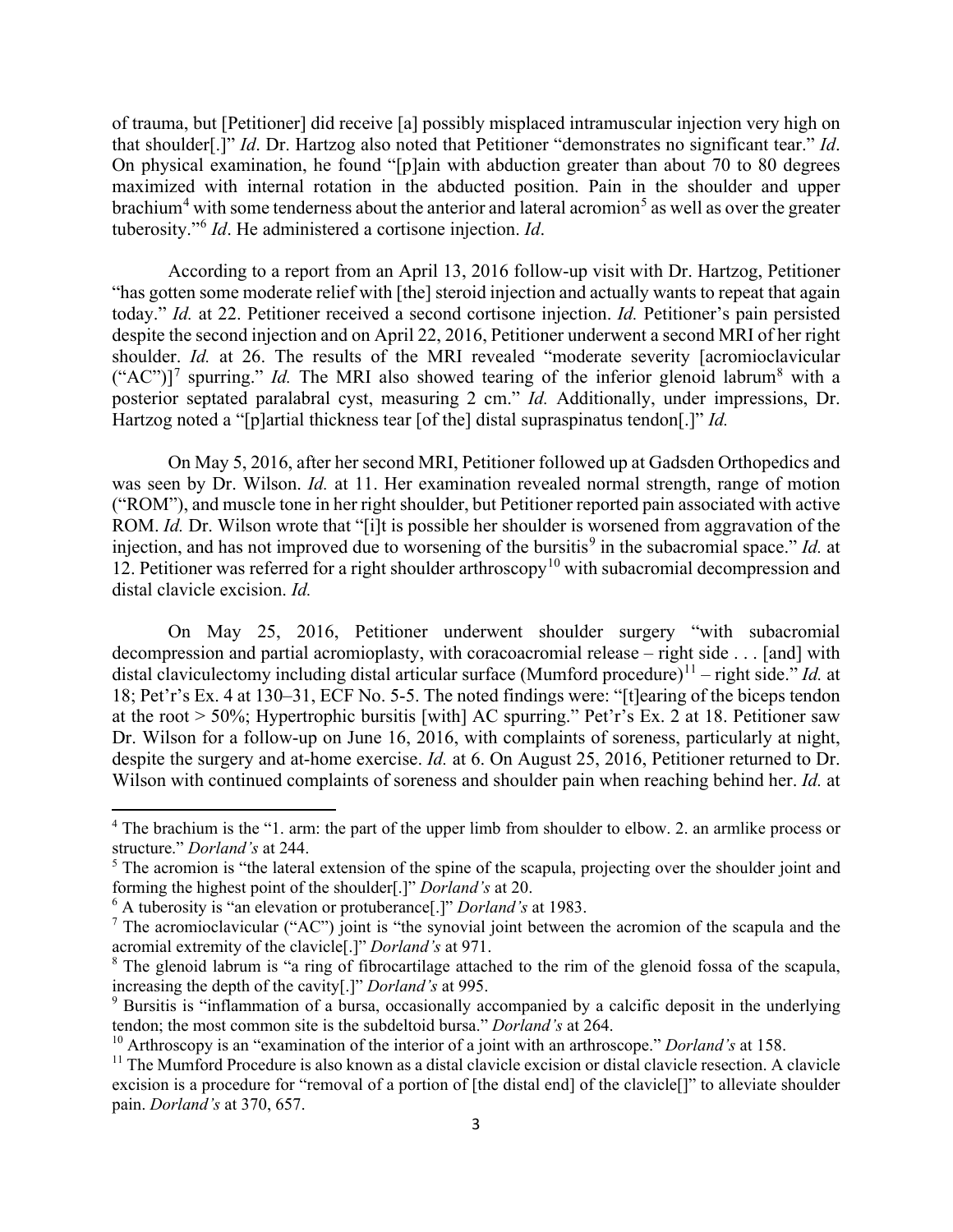2. Dr. Wilson administered another cortisone injection into Petitioner's right shoulder. *Id.* at 3. Petitioner returned to Dr. Wilson on October 6, 2016, complaining of continued right shoulder pain with "reaching behind and lifting objects." Pet'r's Ex. 11 at 2, ECF No. 29-2.

There are no medical records indicating follow up or treatment for Petitioner from her October 6, 2016 appointment to May 2018. Petitioner indicates in her damages motion that her "symptoms continued and progressed over [that time], despite taking her prescribed medications and continuing her at-home exercise regimen." Pet'r's Mem. at 8. On May 4, 2018, Petitioner sought a second opinion for her continued shoulder pain and was seen by Dr. Hester of Dekalb Orthopedics and Sports Medicine. Pet'r's Ex. 12 at 5, ECF No. 33-2. Dr. Hester assessed Petitioner with a superior glenoid labrum lesion of the right shoulder and pain, and he prescribed a Medrol DosePak. <sup>12</sup> *Id.* at 6. Petitioner was also scheduled for another MRI, which revealed:

1. Full-thickness supraspinatus tendon tear with contrast extravasation. Partial infraspinatus tendon tearing with delamination . . . . 2. Mild acromioclavicular joint osteoarthritis with a type 2 acromion and 8 mm of AC joint separation. 3. Superior labral tearing with extension into the posterior and inferior labrum, and a probable sub[-]labral foramen.

Pet'r's Ex. 14 at 1, ECF No. 35-2.

On May 23, 2018, Petitioner returned to Dr. Hester for further evaluation. Pet'r's Ex. 12 at 8. Dr. Hester assessed Petitioner with a traumatic rupture of the right rotator cuff and scheduled a second shoulder surgery. *Id.* at 8–9. On July 11, 2018, Petitioner underwent a right shoulder arthroscopy with rotator cuff repair, arthroscopy with superior labrum anterior and posterior ("SLAP") lesion repair, biceps tenodesis, and was subsequently referred to post-surgical physical therapy ("PT"). Pet'r's Ex. 19 at 12, ECF No. 46-2; Pet'r's Ex. 27 at 30, ECF No. 66-5.

Petitioner began PT on July 30, 2018. Pet'r's Ex. 18 at 43, ECF No. 45-2. She attended fourteen PT sessions over the following two months. *Id.* at 5–36. On October 11, 2018, Petitioner was seen by C.R.N.P. Shannon Hilley for post-surgery follow up. Pet'r's Ex. 21 at 17, ECF No. 54-2. The records note that Petitioner's ROM was continuing to improve. *Id*. Petitioner was told to continue her home exercise program with sleeper stretch. *Id.* at 17–18.

Petitioner continued to complain of mild supraspinatus tendonitis symptoms to treaters in 2019. *Id.* at 8. She was prescribed Mobic<sup>13</sup> for the pain and was told to continue her home exercise plan. *Id.* In October 2019, Petitioner was again prescribed a Medrol DosePak. Pet'r's Ex. 24 at 1, ECF No. 66-2. On October 30, 2019, Petitioner was seen by Wayne McGough, M.D., and Katherine Ivey, PA-C, to complete a comprehensive evaluation of her ongoing right shoulder symptoms. Pet'r's Ex. 26 at 1, ECF No. 66-4; Pet'r's Ex. 29 at 1, ECF No. 66-7. Petitioner did not

<sup>&</sup>lt;sup>12</sup> A Medrol DosePak is "a prescription of Medrol. Medrol is the "trademark for preparation of methylprednisolone." *Dorland's* at 1120. Methylprednisolone is "a synthetic glucocorticoid [steroid] derived from progesterone, used in replacement therapy for adrenocortical insufficiency and as an anti[- ]inflammatory and immunosuppressant in a wide variety of disorders[.]" *Id.* at 1154.

<sup>&</sup>lt;sup>13</sup> Mobic is the "trademark for a preparation of meloxicam." *Dorland's* at 1171. Meloxicam is "a nonsteroidal anti-inflammatory drug used in the treatment of osteoarthritis[.]" *Id.* at 1126.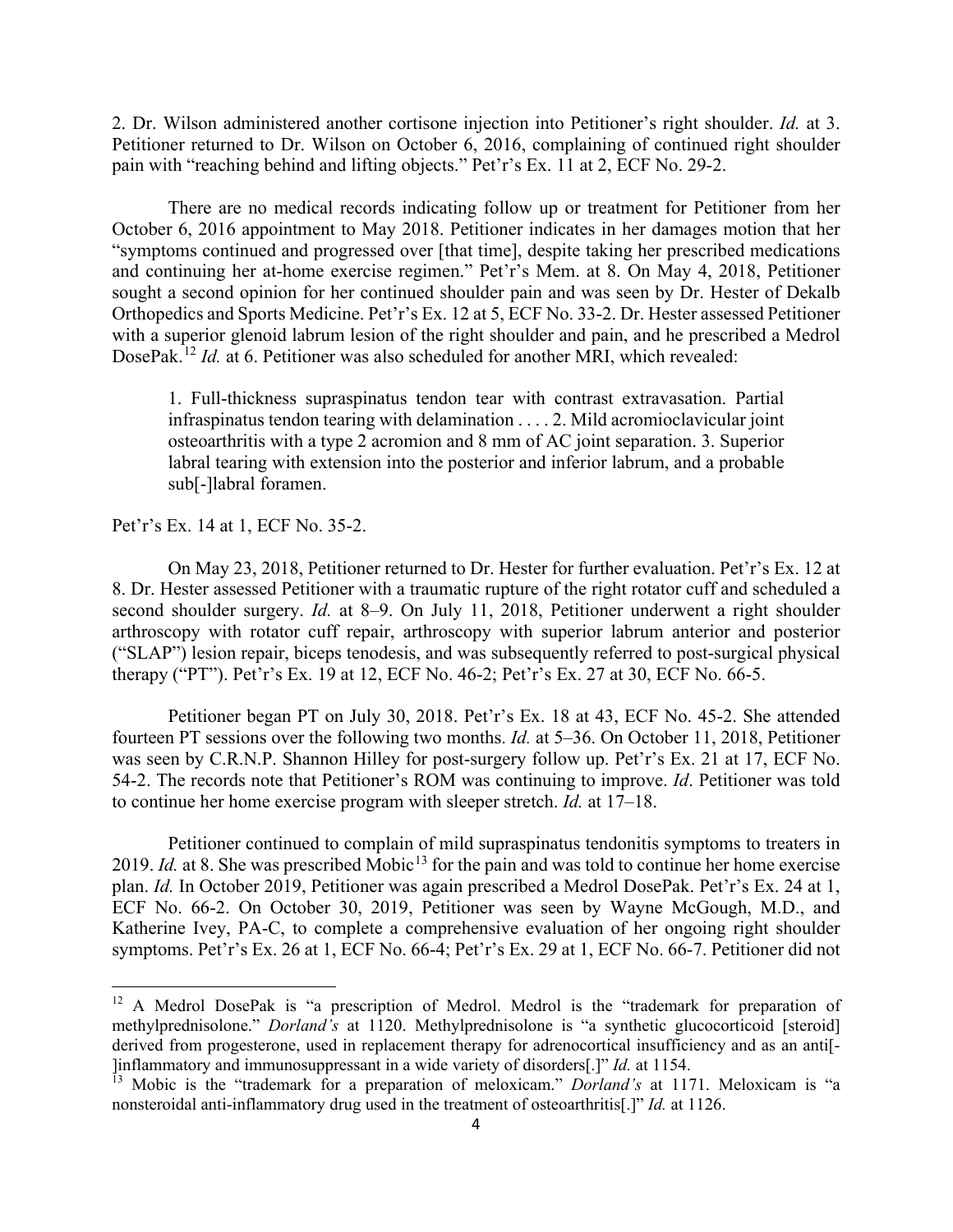report pain at rest, but noted pain with extensive shoulder use, difficulty putting on a bra, and sharp, burning pain when playing with her children or baking. Pet'r's Ex. 29 at 12. She also reported that she self-treats with Tylenol when needed. *Id.* Dr. McGough's notes suggest that Petitioner may have developed scar tissue after her two surgical procedures. *Id.* at 13. There was no recommendation for continued treatment "since her pain is not constant and does not seem to be interfering with her life." *Id.* Dr. McGough also noted that additional treatment would be unlikely to improve Petitioner's shoulder function. *Id*.

Petitioner submitted the Client Shoulder Injury Questionnaire from her visit with Dr. McGough and PA-C Ivey, dated October 30, 2019. Pet'r's Ex. 26 at 1. Petitioner recorded that she experienced no pain during right shoulder ROM testing, and a 5/5 strength rating. *Id.* Petitioner indicated that her pain rating was a 0/10 at rest and 5/10 at worst. *Id.* An examination revealed continued limited ROM and pain with palpation. *Id.* The questionnaire also noted that while Petitioner had "reached maximum medical improvement" and was "unlikely to improve function," her shoulder injury was not designated as permanent. *Id.*

## **III. Petitioner's Supplemental Affidavit**

Petitioner filed her supplemental affidavit on December 9, 2019, and described how her vaccine injury has changed her life. Pet'r's Ex. 28 at 3, ECF No. 66-6. Petitioner characterized herself as "a strong person [that] could take care of [her]self," before her injury prevented her from doing "things independently which require full strength and mobility of [her] right arm." *Id.* at 1. For example, Petitioner described her struggles to complete everyday tasks such as brushing her hair. *Id.* at 3.

It was also during this time period that Petitioner and her husband separated and subsequently divorced. *Id.* at 2. Pain notwithstanding, Petitioner struggled to transport herself to multiple doctors' appointments. *Id.* She also underwent surgery and post-operation therapy without the support of her former spouse. *Id.* Petitioner had to navigate all household duties and figure out "[w]ho was going to drive the kids to and from school and sports events[,]" and how to "pack up the house and find a new place to live with [her] children, all without the use of [her] right shoulder[.]" *Id.* Petitioner stated she did not receive child support from her husband and did not have "the luxury of paying someone to take care of [her] children or with tasks around [her] home." *Id.* at 3. Petitioner wrote "it became necessary to take over tasks that [her] ex-husband previously did, such as minor yard work and hanging pictures and shelves." *Id.* These activities caused increased pain and, she "continued to have issues with mobility." *Id.* 

Petitioner started a new job after her second surgery, assisting homeless children and youth in her school district. *Id.* She described the difficulty she had completing an assignment where she was tasked with packing over 100 backpacks for students going back to school. *Id.* Petitioner was "unable to lift the heavy backpacks after they had been loaded with supplies and required assistance from colleagues to perform [her] work activities." *Id.* The difficulties continued when Petitioner had to lift boxes of supplies and deliver them to classrooms. *Id.* Petitioner wrote, that if she "couldn't get the supplies and clothing to these children, they would go without." *Id.* She felt compelled to complete her job "regardless of how [her] shoulder fe[lt]." *Id.* Petitioner states she did not have insurance coverage during this time and that is why she relied heavily on Tylenol and ibuprofen. *Id.*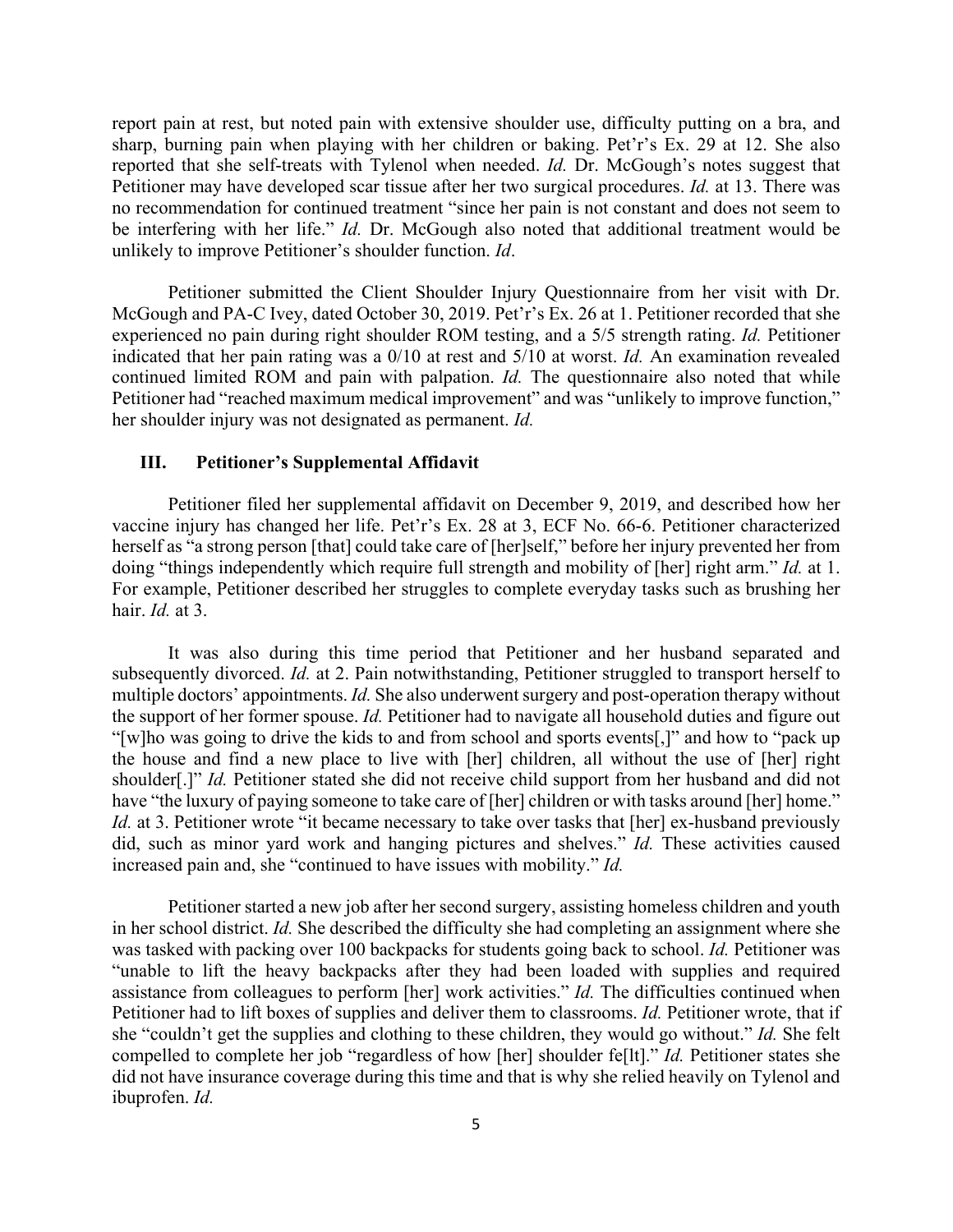Prior to her injury, Petitioner "enjoyed playing sports with [her] children and several hobbies, including baking and designing cakes[,] and crafting quilts." *Id.* at 1. Petitioner wrote that her rag quilts require "a lot of sewing and cutting to get the rag effect look." *Id.* at 2. Because she is right-handed, it has become difficult to do all the cutting. *Id.* Petitioner bought supplies to sew a quilt for each of her children, but has been unable to complete an entire quilt since her "right shoulder injuries and surgeries[.]" *Id.* Her injury has also prevented Petitioner from baking cakes. *Id.* at 1. Petitioner noted that her signature cakes are topped with an icing that requires hand mixing, and she lacks the strength in her right hand to stir long enough to obtain the necessary consistency. *Id.* Petitioner stated she is "known in town for her cakes," but she is no longer able to "make a cake every Friday for [her] children's football team and coaches." *Id.* at 1–2.

Petitioner described this injury's impact on her relationship with her children as "[t]he greatest disappointment." *Id.* at 4. Petitioner's children, ages 10, 13, and 15, "are all very active in sports, including baseball, softball, basketball, volleyball[,] and football." *Id.* at 2. Petitioner "takes her children to their games and practices," and she "is sad that [she] can no longer get out there and play with them for very long before her arm starts bothering [her]." *Id.* Petitioner recounted trying to play basketball with her children and noted that the resulting shoulder pain, which she described as "significant[,] lasted through the following day." *Id.* at 4. Petitioner wrote that this experience "has been an emotional rollercoaster with all that I have been through and to think about all that I might have to endure the rest of my life, over what most would consider a harmless [H]epatitis B vaccine; but to me, that vaccine has changed the way I live life." *Id.* 

# **IV. Arguments regarding Damages**

#### *a. Petitioner's Argument*

Petitioner asserts in her memorandum in support of her motion for damages that she "should be awarded \$225,000.00 in actual pain and suffering for her injury," plus "\$1,500.00 annually for the remainder of her life expectancy." Pet'r's Mem. at 24. Petitioner notes that she was a "competent, healthy adult at the time she received her vaccine." *Id.* at 5. Since her injury however, Petitioner argues (as of December 9, 2020) that she has had to undergo treatment for "the past four years, three months, four weeks, and two days." *Id.* She explains that she "continues to experience pain, limited [ROM], reduced strength, difficulty dressing, and difficultly performing work tasks." *Id.* As a result of her vaccine injury, Petitioner notes that she has had to change the way she lives her life, particularly in relation to her children. *Id.* Petitioner also explains that she "is no longer able to bake cakes, sew and build quilts or play sports with her children." *Id.* She notes that "[a]lthough the right shoulder pain seems to have improved, [she] still do[esn't] feel as if [her] right shoulder is fully healed." *Id.* Petitioner is "certain that [she] will always have issues with [her] right shoulder," and she fears that it "will never fully recover." *Id.* 

In addition to her personal account, Petitioner provides caselaw that she argues is analogous to her case. *Id.* at 16. However, she distinguishes the cases from hers. *Id.* She notes that her case is different in that she had two shoulder surgeries, whereas the more common cases cite only one. *Id.* She further notes that in cases that received higher than average awards, "petitioners were characterized either by the need for surgical repair or by a longer duration of injury." *Id.* at 17. She identifies other factors present in cases with higher award amounts that are also relevant in her case, including MRI imaging that shows evidence of partial tearing, higher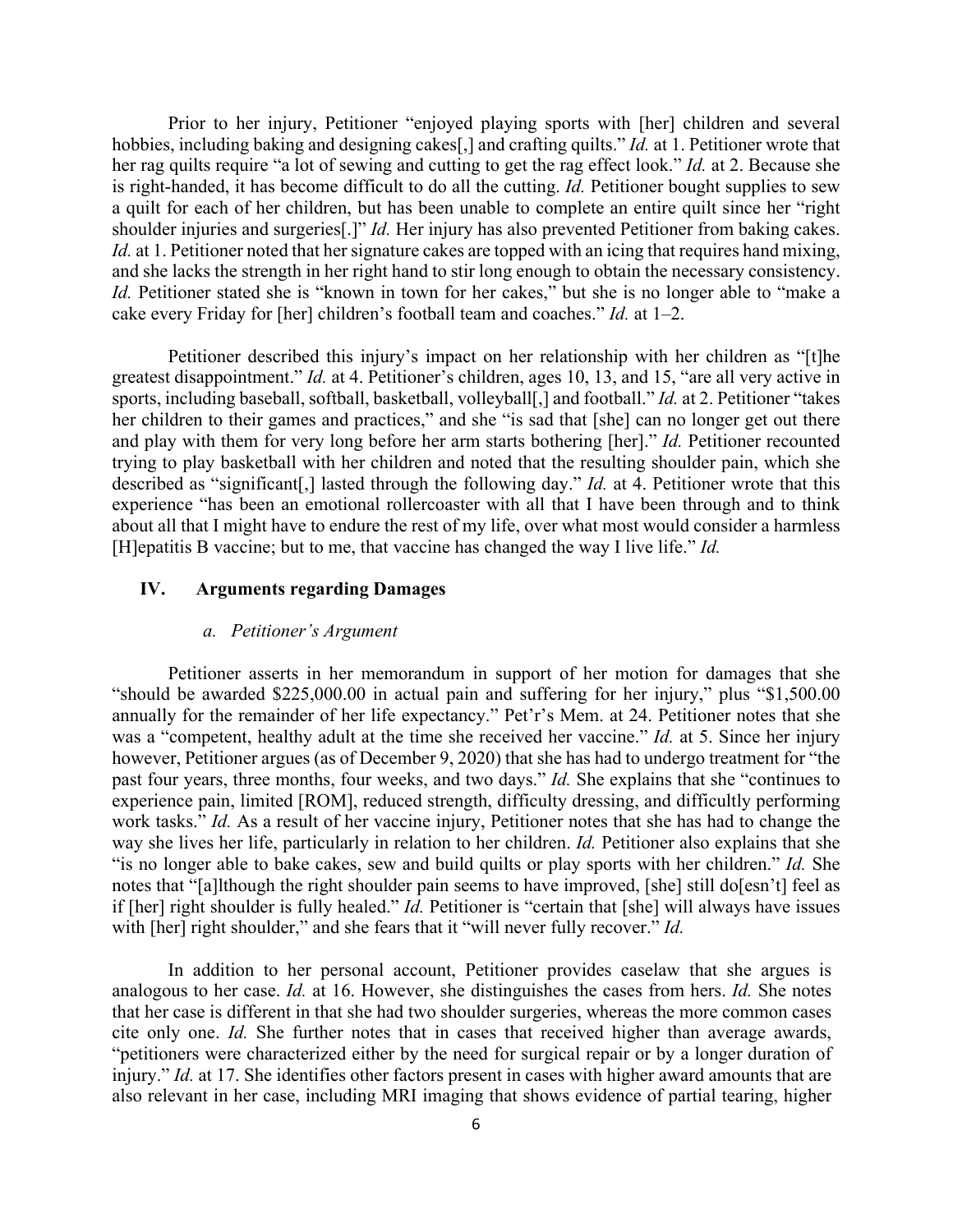levels of pain, and moderate to severe limitations in ROM. *Id.* 

Petitioner compares the facts of her case to *Reed v. Sec'y of Health & Hum. Servs.*, No. 16- 1670V, 2019 WL 1222925 (Fed. Cl. Spec. Mstr. Feb. 1, 2019) and argues that the cases are similar in the type of pain and impact of each petitioner's ability to care for her children. Pet'r's Mem. at 17. Petitioner notes that "[b]oth women received cortisone injections and Medrol DosePak prescriptions." *Id.* at 18. Petitioner also notes that both women underwent shoulder surgery. *Id.*  Petitioner argues that her damages amount should be higher than the \$160,000.00 awarded to the petitioner in *Reed* because she had to undergo a second surgery and her pain continues, necessitating additional orthopedic treatment, medication, and difficulty with activities of daily life. *Id.* at 19.

A second case that Petitioner relies heavily on is *Hooper v. Sec'y of Health & Hum. Servs.*, No. 17-12V, 2019 WL 1561519 (Fed. Cl. Spec. Mstr. Mar. 20, 2019). Petitioner argues that both she and the petitioner in *Hooper* had decreased ROM and were prescribed medication for pain management. Pet'r's Mem. at 19. Petitioner and the petitioner in *Hooper* also "received an MRI and a cortisone injection early into their treatment." *Id.* Petitioner notes that in both of these cases, a second MRI revealed the need for surgery, but Petitioner argues her injury is more severe because she required a second surgery that still did not resolve all of her symptoms. *Id.* at 19–21. Therefore, Petitioner asserts she should receive more than the \$185,000.00 awarded in *Hooper. Id.* at 21; *Hooper,* 2019 WL 1561519, at \*1.

In support of her claim for future pain and suffering, Petitioner asserts that she has continued pain and reduced ROM that cannot be alleviated with further treatment. Pet'r's Mem. at 22. She also reiterates that her injury creates "unique challenges [] in her day-to-day life as a working mother of three young children." *Id.*

#### *b. Respondent's Argument*

Respondent's brief on damages characterizes Petitioner's second surgery as "a SLAP tear,<sup>14</sup> which is unrelated to her SIRVA." Resp't's Br. at 6. Respondent argues that "[t]he causes of SLAP tears are excessive forces and loads on this particular item due to trauma, overuse and force," and that "[t]here is no literature to support that vaccine administration can physiologically cause such excessive forces in this area far removed from the site of injection." *Id.* Furthermore, Respondent points to a nineteen-month gap in Petitioner's treatment prior to the diagnosis of her SLAP tear. *Id*. at 7. Respondent identifies cases that he asserts are comparable and "proposes an amount of no more than \$130,000.00 based on the facts[]" of Petitioner's case. *Id.* 

Respondent's next argument challenges the total length of time needed for Petitioner's treatment. Respondent notes that Petitioner received approximately fourteen months of treatment for her SIRVA related injuries, and another nineteen months of treatment for her "not related" SLAP tear. *Id.* He cites cases wherein petitioners were treated for eight- to- ten months. *Id.*; *Collado v. Sec'y of Health & Hum. Servs.*, No. 17-0225V, 2018 WL 3433352 (Fed. Cl. Spec.

<sup>&</sup>lt;sup>14</sup> A SLAP tear also known as a bucket-handle fracture. "SLAP" type tear is defined as a tear of the superior labrum from anterior to posterior. It is "a tear in the semilunar cartilage, along the middle portion, leaving a loop of cartilage lying in the intercondylar notch." *Dorland's* at 740.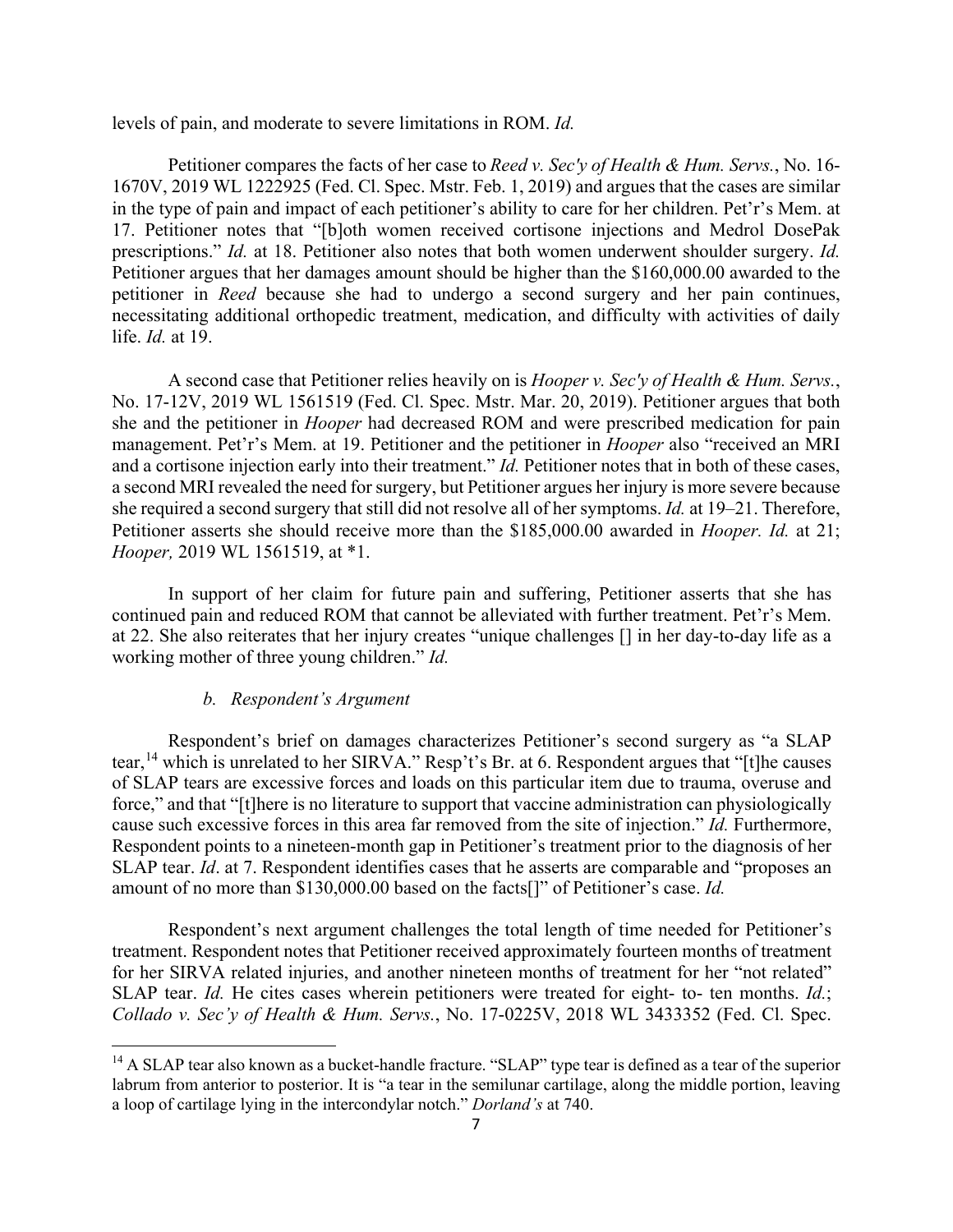Mstr. June 6, 2018) (awarding the petitioner \$120,000.00 for a shoulder injury with symptoms that lasted for ten months and that improved after surgery); *Dobbins v. Sec'y of Health & Hum. Servs.,* No. 16-854V, 2018 WL 4611267 (Fed. Cl. Spec. Mstr. Aug. 15, 2018) (awarding the petitioner \$125,000.00 for pain and suffering after recovering from SIRVA in approximately eight months); *Curri v. Sec'y of Health & Hum. Servs.,* No. 17-432V, 2018 WL 6273562 (Fed. Cl. Spec. Mstr. Oct. 31, 2018) (awarding the petitioner \$120,000.00 for past pain and suffering and \$10,254.11 for future pain and suffering after undergoing surgery and suffering a 22.5% permanent loss of her arm after more than a year of treatment); *Knudson v. Sec'y of Health & Hum. Servs.,* No. 17-1004V, 2018 WL 6293381 (Fed. Cl. Spec. Mstr. Nov. 7, 2018) (awarding the petitioner \$110,000.00 in pain and suffering after experiencing symptoms for ten months). Respondent also references a case wherein the petitioner complained of pain for two years, received multiple steroid injections, and underwent surgery. Resp't's Br. at 8–9; *Selling v. Sec'y of Health & Hum. Servs.,* No. 16-588V, 2019 WL 3425224 (Fed. Cl. Spec. Mstr. May 2, 2019) (awarding the petitioner \$105,000.00 for pain and suffering). In that case, the special master acknowledged that the petitioner's surgery may have been painful, while also noting that "[u]nlike [in] *Collado* and *Knudson . . .* [the p]etitioner's condition did not require open and invasive surgery." *Selling,* 2019 WL 3425224, at \*6. Respondent argues that all these case are analogous to Petitioner case, and the awards, ranging from \$105,000.00 to \$125,000.00 provide support for their award request of \$130,000.00. Resp't's Br. at 9.

In his brief, Respondent also addresses Petitioner's request for future pain and suffering. *Id.* Respondent notes that "[a]s of her last orthopedic visit in October 2019, [P]etitioner's pain was not constant, only occurred with overuse, and was rated 0/10 at rest." *Id.* Respondent also argues that Petitioner is not on prescription pain medication and that no further treatment was recommended. *Id.* Respondent argues against any future pain and suffering award. *Id.*

# **V. Legal Standard**

Compensation awarded pursuant to the Vaccine Act may include an award "[f]or actual and projected pain and suffering and emotional distress from the vaccine-related injury, . . . not to exceed \$250,000." § 15(a)(4). Additionally, a petitioner may recover "actual unreimbursable expenses incurred before the date of judgment award such expenses which (i) resulted from the vaccine-related injury for which petitioner seeks compensation, (ii) were incurred by or on behalf of the person who suffered such injury, and (iii) were for diagnosis, medical or other remedial care, rehabilitation . . . determined to be reasonably necessary."  $\S$  15(a)(1)(B). Petitioner bears the burden of proof with respect to each element of compensation requested. *Brewer v. Sec'y of Health & Hum. Servs.*, No. 93-0092V, 1996 WL 147722, at \*22–23 (Fed. Cl. Spec. Mstr. Mar. 18, 1996).

There is no precise formula for assigning a monetary value to a person's pain and suffering and emotional distress. *I.D. v. Sec'y of Health & Hum. Servs.*, No. 04-1593V, 2013 WL 2448125, at \*9 (Fed. Cl. Spec. Mstr. May 14, 2013) ("[a]wards for emotional distress are inherently subjective and cannot be determined by using a mathematical formula"); *Stansfield v. Sec'y of Health & Hum. Servs.*, No. 93-0172V, 1996 WL 300594, at \*3 (Fed. Cl. Spec. Mstr. May 22, 1996) ("the assessment of pain and suffering is inherently a subjective evaluation"). Factors to be considered when determining an award for pain and suffering include: 1) awareness of the injury; 2) severity of the injury; and 3) duration of the suffering. *I.D.*, 2013 WL 2448125, at \*9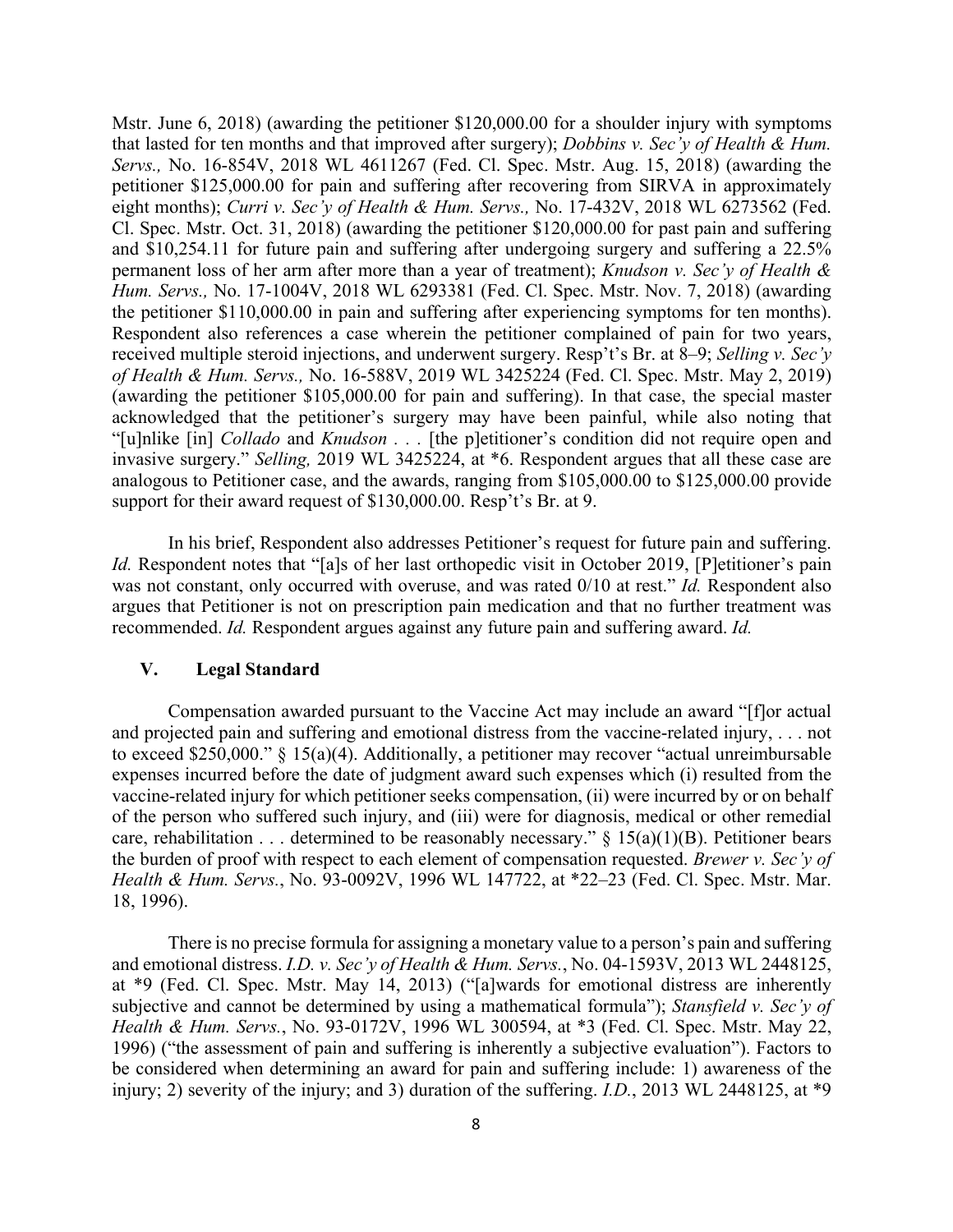(quoting *McAllister v. Sec'y of Health & Hum. Servs.,* No 91-1037V, 1993 WL 777030, at \*3 (Fed. Cl. Spec. Mstr. Mar. 26, 1993), *vacated and remanded on other grounds*, 70 F.3d 1240 (Fed. Cir. 1995)).

A special master may also look to prior pain and suffering awards to aid in the resolution of the appropriate amount of compensation for pain and suffering in each case. *See, e.g*., *Doe 34 v. Sec'y of Health & Hum. Servs.,* 87 Fed. Cl. 758, 768 (2009) (finding that "there is nothing improper in the chief special master's decision to refer to damages for pain and suffering awarded in other cases as an aid in determining the proper amount of damages in this case."). And, of course, a special master may rely on his or her own experience adjudicating similar claims. *Hodges v. Sec'y of Health & Hum. Servs.*, 9 F.3d 958, 961 (Fed. Cir. 1993) (noting that Congress contemplated that special masters would use their accumulated expertise in the field of vaccine injuries to judge the merits of individual claims). Importantly, however, it must also be stressed that pain and suffering is not determined based on a continuum. *See Graves v. Sec'y of Health & Hum. Servs.*, 109 Fed. Cl. 579 (2013).

In *Graves*, Judge Merrow rejected the special master's approach of awarding compensation for pain and suffering based on a spectrum from \$0.00 to the statutory \$250,000.00 cap, criticizing this as constituting "the forcing of all suffering awards into a global comparative scale in which the individual petitioner's suffering is compared to the most extreme cases and reduced accordingly." *Graves*, 109 Fed. Cl. at 590. Instead, he found that pain and suffering should be assessed by looking to the record evidence, prior pain and suffering awards within the Vaccine Program, and a survey of similar injury claims outside of the Vaccine Program, applying the statutory cap only thereafter. *Id.* at 595.

# **VI. SIRVA Case Compensation Factors**

#### *a. Awareness of Suffering*

Awareness of suffering is not typically a disputed issue in cases involving SIRVA. In this case, neither party has raised, and the record does not indicate that Petitioner's awareness of suffering is in dispute. Based on the evidence and circumstances of this case, I find that Petitioner had full awareness of her suffering.

# *b. Severity and Duration of Pain and Suffering*

Petitioner asserts that her injury is analogous to others in the Program that have received higher awards because of the severity and duration of her pain and suffering. Regarding severity, during the course of her treatment, Petitioner received three cortisone injections, underwent two surgeries, and attended fourteen post-surgery physical therapy sessions. Her claim is similar to the facts in *Reed* regarding treatment and in that both claims assert the injury caused difficulty interacting with children and grandchildren, performing activities of daily living, and performing all job duties. *See Reed,* 2019 WL 1222925. However, while Petitioner's case does involve an additional surgery, I find she suffered a less severe injury than the petitioner in *Reed*. *Id.* Indeed, Petitioner only described her pain as severe or disabling immediately after vaccination, when performing certain activities, and during sleep. And Petitioner's last evaluation record listed her pain as a 0 out of 10 at rest. In both cases, the complaints of pain lessened and were eventually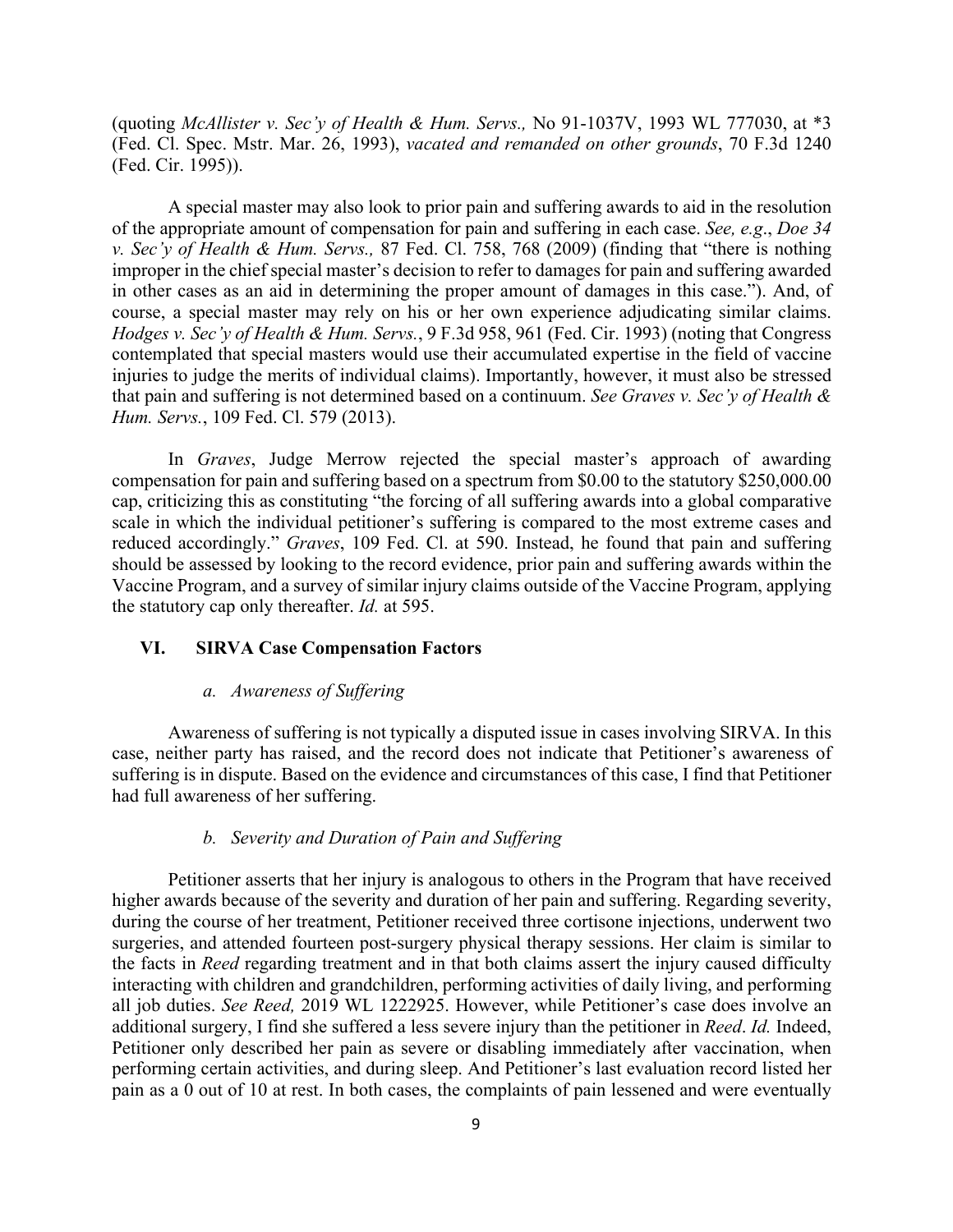controlled with over-the-counter medicine. Furthermore, in both cases, treaters opined that further medical treatment would likely be unhelpful, and neither petitioner was determined to be disabled as a result of the injury.

While Petitioner also contends that her injury is analogous to *Hooper* in severity, I find this argument to be less persuasive. The petitioner in *Hooper* immediately sought medical treatment for pain that he consistently described as severe, or a ten out of ten on the pain scale. *Hooper,* 2019 WL 1561519, at \*2. He attended sixty-six sessions of physical therapy (pre and post surgery) and underwent an acromioplasty and bursectomy. *Id.* at \*5. Despite his surgery, the petitioner in *Hooper* was unable to do many activities he previously enjoyed because he ultimately lost "about 50% of his left arm function." *Id.* at *\**6. In the present case, Petitioner participated in only fourteen total physical therapy sessions, post surgery. She did not undergo any pre-surgery physical therapy, nor did she suffer any loss of arm function. I do not find Petitioner's claim here analogous to *Hooper* with respect to severity.

Petitioner further relies on *Hooper,* because the petitioner in that case reported a longer duration of injury than in *Reed. Compare Hooper,* 2019 WL 1561519 (wherein the special master assessed the petitioner's pain and suffering through the date of his last medical treatment as approximately two years and five months post vaccination), *with Reed,* 2019 WL 1222925 (wherein the special master assessed the petitioner's pain and suffering through the date of the hearing as approximately two years and four months post vaccination). The *Hooper* case is more analogous in duration to the instant case, in which treatment spans from Petitioner's original complaint in September 2015 to her discharge from treatment at the end of 2019, which is more than approximately four years.

Respondent argues that Petitioner's relevant treatment spanned a much shorter timeframe, because he completely discounts Petitioner's second surgery as unrelated to her vaccine injury. Respondent explains that SLAP tears are the result of "excessive forces and loads on this particular item due to trauma, overuse and force," and cannot be caused by SIRVA injuries. Resp't's Br. at 6. Petitioner has described the movement modifications she has had to make since her Hep. B vaccine with respect to her shoulder, the pain that she suffers when she over-reaches or overextends her shoulder, and how that pain continued and got worse despite her home exercise and over-the-counter pain medication regimen. Respondent may be correct that the vaccination is not the direct cause of Petitioner's SLAP tear. However, it is consistent with Petitioner's account that movement modifications due to her limited ROM necessitated by her vaccine-related injury, lead to overuse, and excessive force and loads on this specific area of her shoulder.

Respondent further argues that the fourteen-month gap in treatment is evidence that Petitioner's later complaints and second surgery were caused by a distinguishable injury. Respondent made a similar contention in *M.W.*, but the chief special master did not agree. *M.W. v. Sec'y of Health & Hum. Servs.*, No. 18-0267V, 2021 WL 3618177 (Fed. Cl. Spec. Mstr. Mar. 17, 2021). The chief special master acknowledged the note in Petitioner's post-operative physical therapy records that "her right shoulder pain was essentially resolved and that she had done great with therapy." *M.W.*, 2021 WL 3618177, at \*6. However, he then noted that there were similarities in Petitioner's complaints before the first and second surgeries, and "subsequent MRIs [following Petitioner's first surgery and the gap in treatment] showed similar findings to her very first MRI." *Id.* He found "no evidence that [Petitioner] had any type of right shoulder injury prior to her ...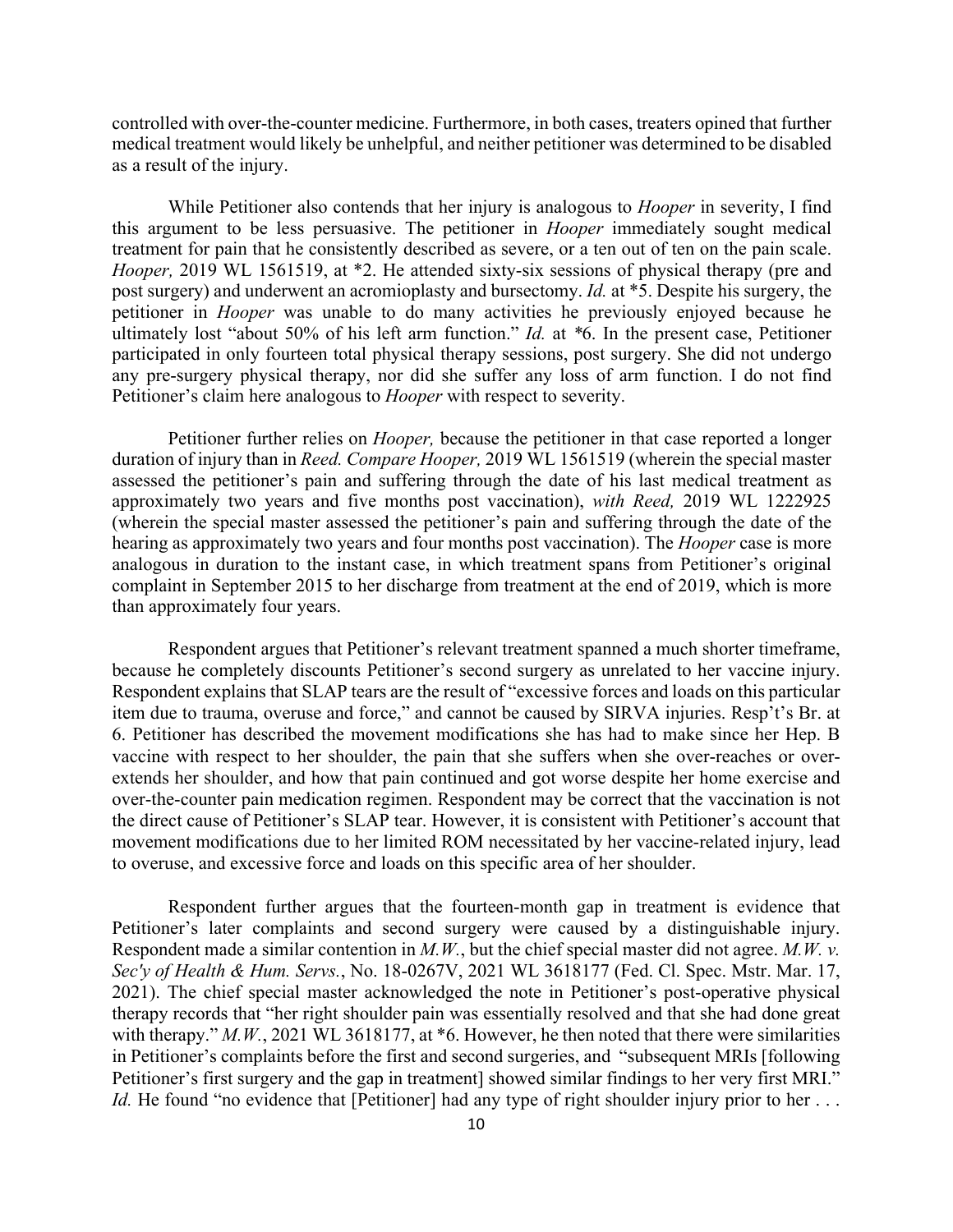vaccination. The reemergence of her shoulder pain [over a year and a half later] is more likely than not attributed to her initial shoulder injury." *Id.*

Petitioner in this case also had similar MRI findings before her surgeries. Her second MRI, completed on April 22, 2016, immediately prior to her first surgery, revealed moderate severity acromioclavicular spurring, an inferior glenoid labrum tear, and a partial thickness tear of the distal supraspinatus tendon. Pet'r's Ex. 2 at 26. The results of Petitioner's MRI conducted approximately two years later, on May 11, 2018, immediately prior to her second surgery, revealed a full thickness supraspinatus tendon tear, a superior labrum tearing with extension into the posterior and inferior labrum, and mild acromioclavicular osteoarthritis. Pet'r's Ex. 14 at 1. These MRI findings are localized to her right side and follow a logical progression, by which Petitioner's overuse and compensation for her vaccine-related injuries, caused her subsequent SLAP tear. I find that Petitioner has presented preponderant evidence that her second surgery is more likely than not follow-up treatment for her initial vaccine-related shoulder injury.

Petitioner also noted a lapse in insurance that may account for some of the time that Petitioner did not seek treatment for her continuous injury. Therefore, I find, similar to *M.W.*, that "while [Petitioner's shoulder pain] varied in degree of severity, more likely than not, [it] persisted for the entire [] period of time" alleged by Petitioner. *Id.* 

After a careful and comprehensive review of the facts of this case and in consideration of all the arguments presented by both parties along with relevant caselaw, I find that **\$185,000.00**  in compensation for past pain and suffering is reasonable in this case.

# *c. Past Unreimbursed Expenses*

Petitioner has provided documentation of her past unreimbursed expenses. Pet'r's Ex 32, ECF No. 66-10. She has requested \$1,799.62. *Id.* Respondent has reviewed Petitioner's filings and agreed that Petitioner is entitled to the requested amount of **\$1,799.62.** Resp't's Br. at 1. Therefore, Petitioner is awarded the full requested amount for her past unreimbursed expenses.

## *d. Future Pain and Suffering*

Finally, Petitioner has requested \$1,500.00 annually for the rest of her life expectancy, resulting in a total requested amount of \$70,200.00 for future pain and suffering. Petitioner was recently asked for any updated medical records or treatment plans, and she indicated that she has none as of December 2019. ECF No. 80. Furthermore, records from her last medical evaluation in 2019 note that there was no recommendation for continued treatment, because Petitioner is not in constant pain, and the injury she sustained "does not seem to be interfering with her life." Pet'r's Ex. 29 at 13. The client questionnaire that Petitioner completed during her final evaluation lists her resting pain at 0 and her worst pain at 5 out of 10. Pet'r's Ex. 26 at 1. Most importantly, although Petitioner has reached maximum improvement, her injury was not designated as permanent or disabling. Petitioner indicated that she manages her pain with Tylenol, and she does not appear to have a disabling or permanent injury. Petitioner's medical records do not demonstrate that it is more likely than not that Petitioner's injury is ongoing and debilitating. Therefore, I do not find that an award of future pain and suffering is appropriate in this case.